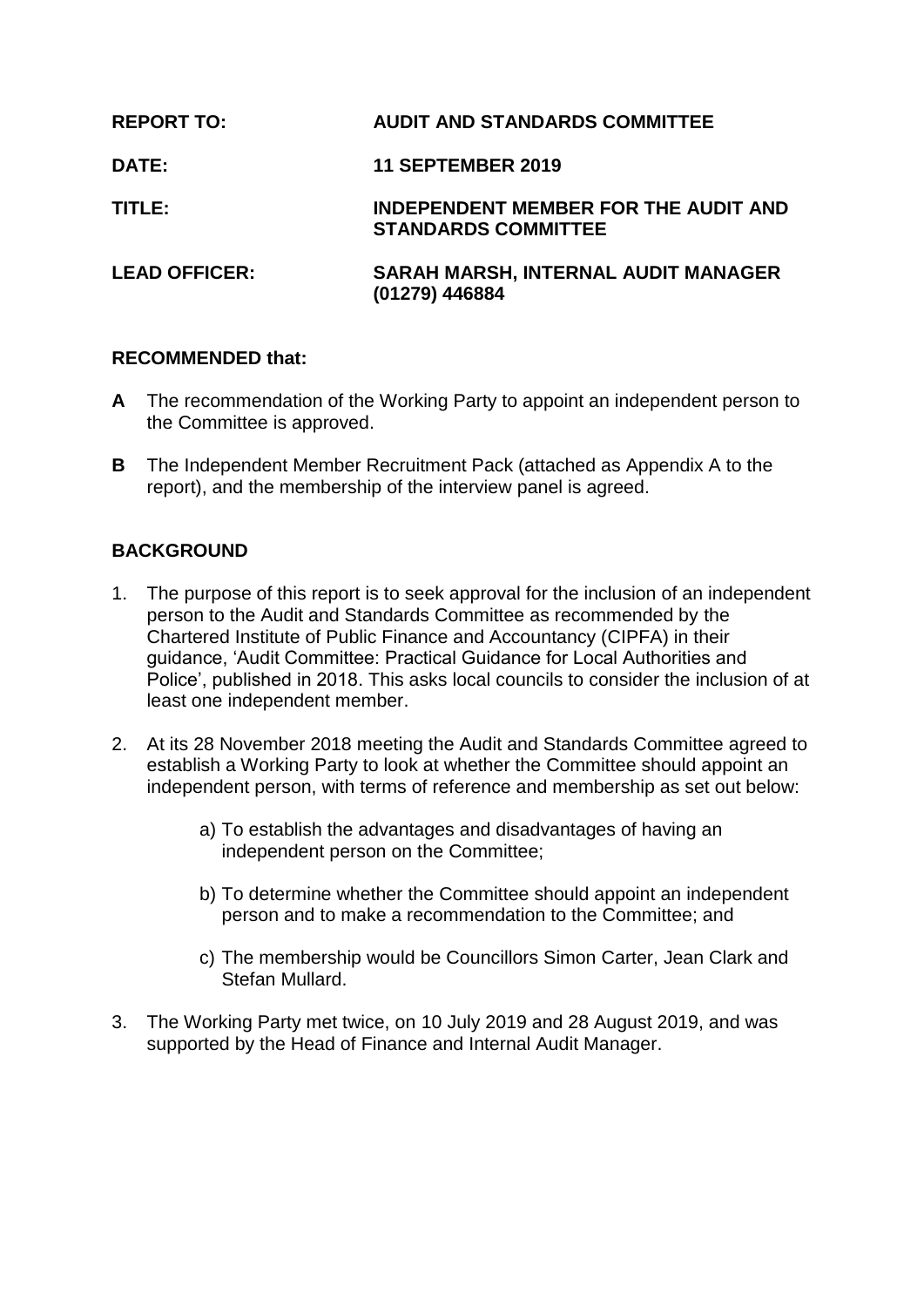#### **ISSUES/PROPOSALS**

- 4. After reviewing CIPFA's guidance the Working Party agreed with the general principle of appointing an independent person, and that appointing people with the required skills would add value to the Committee.
- 5. Following research on how other councils approach this, the Working Party agreed wording for a recruitment pack which included a person specification, eligibility criteria and duties (attached as Appendix A to the report). It was agreed to put this to the Committee for approval.
- 6. The allowance to be awarded to the successful applicant is based on benchmarking data and is equivalent to the Special Responsibility Allowance for the Vice Chair of the Council (which is currently £510 per annum). This, however, would be dependent on full Council approval and their annual review thereafter.
- 7. The Working Party agreed that three Councillors should sit on the interview panel, with the membership agreed by the Committee and that advertising on the Council's website and social media would take place in the Autumn.

#### **IMPLICATIONS**

**Environment and Planning (Includes Sustainability)** None specific. **Author: Andrew Bramidge, Head of Environment and Planning**

**Finance (Includes ICT, and Property and Facilities)** As contained within the report. **Author: Simon Freeman, Head of Finance and Deputy to the Chief Executive**

**Housing** None specific. **Author: Andrew Murray, Head of Housing**

**Community Wellbeing (Includes Equalities and Social Inclusion)** None specific **Author: Jane Greer, Head of Community Wellbeing**

#### **Governance (Includes HR)**

There is no legal or constitutional requirement for the Committee to have an independent person on the Audit and Standards Committee, however, it is considered good practice to do so.

**Author: Simon Hill, Head of Governance**

### **Appendices**

Appendix A – Independent Member Recruitment Pack